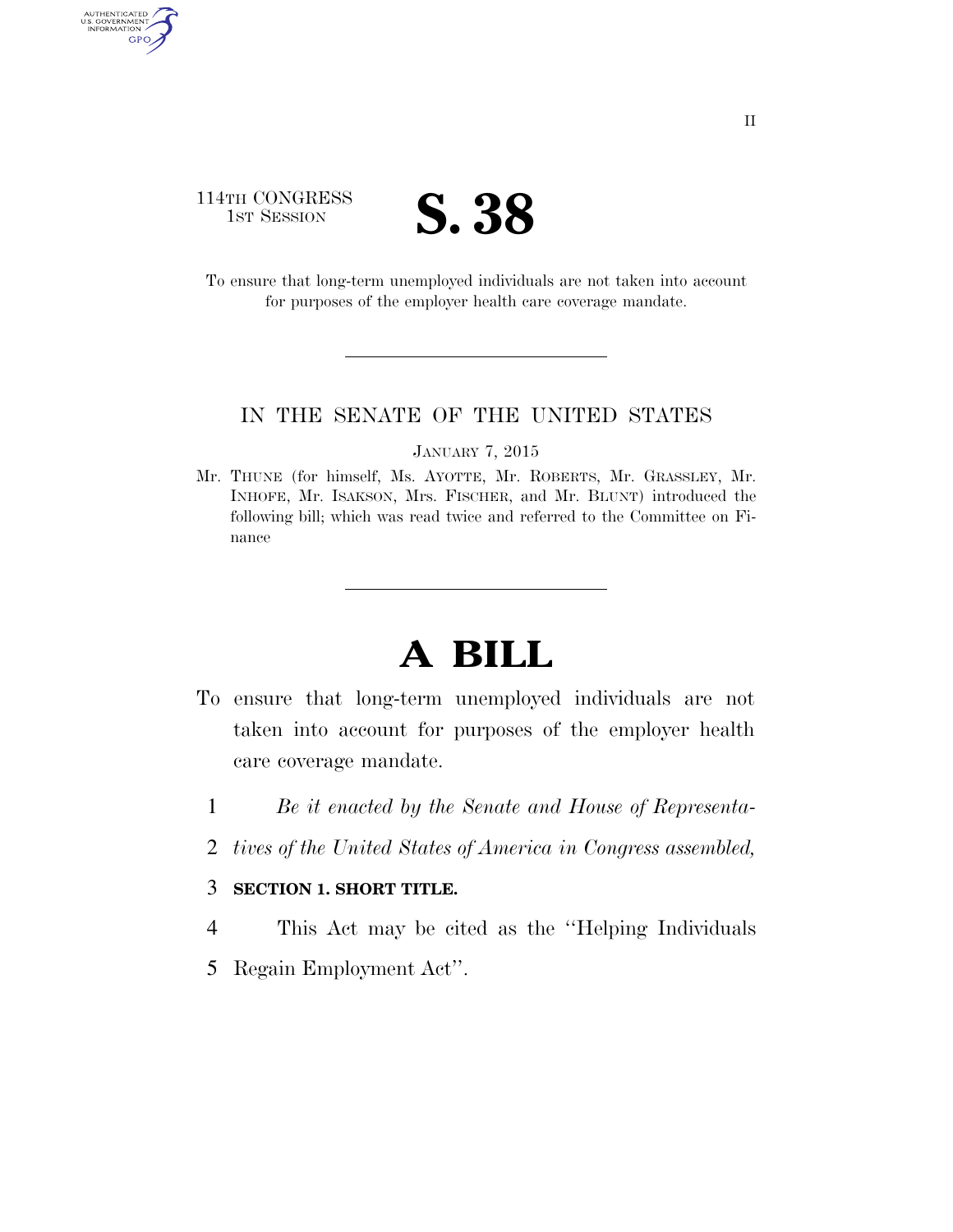| $\mathbf{1}$   |     | SEC. 2. LONG-TERM UNEMPLOYED INDIVIDUALS NOT              |
|----------------|-----|-----------------------------------------------------------|
| $\overline{2}$ |     | INTO ACCOUNT FOR EMPLOYER<br><b>TAKEN</b>                 |
| 3              |     | HEALTH CARE COVERAGE MANDATE.                             |
| $\overline{4}$ | (a) | IN GENERAL.—Paragraph (4) of section                      |
| 5              |     | $4980H(c)$ of the Internal Revenue Code of 1986 is amend- |
| 6              |     | ed by adding at the end the following new subparagraph.   |
| 7              |     | "(C) EXCEPTION FOR LONG-TERM UNEM-                        |
| 8              |     | PLOYED INDIVIDUALS.-                                      |
| 9              |     | "(i) IN GENERAL.—The term 'full-                          |
| 10             |     | time employee' shall not include any indi-                |
| 11             |     | vidual who is a long-term unemployed indi-                |
| 12             |     | vidual with respect to such employer.                     |
| 13             |     | "(ii) LONG-TERM UNEMPLOYED INDI-                          |
| 14             |     | VIDUAL.—For purposes of this subpara-                     |
| 15             |     | graph, the term 'long-term unemployed in-                 |
| 16             |     | dividual' means, with respect to any em-                  |
| 17             |     | ployer, an individual who—                                |
| 18             |     | $\lq(1)$ begins employment with                           |
| 19             |     | such employer after the date of the                       |
| 20             |     | enactment of this subparagraph, and                       |
| 21             |     | "(II) has been unemployed for $27$                        |
| 22             |     | weeks or longer, as determined by the                     |
| 23             |     | Secretary of Labor, immediately be-                       |
| 24             |     | fore the date such employment be-                         |
| 25             |     | $\gamma$ gins.".                                          |